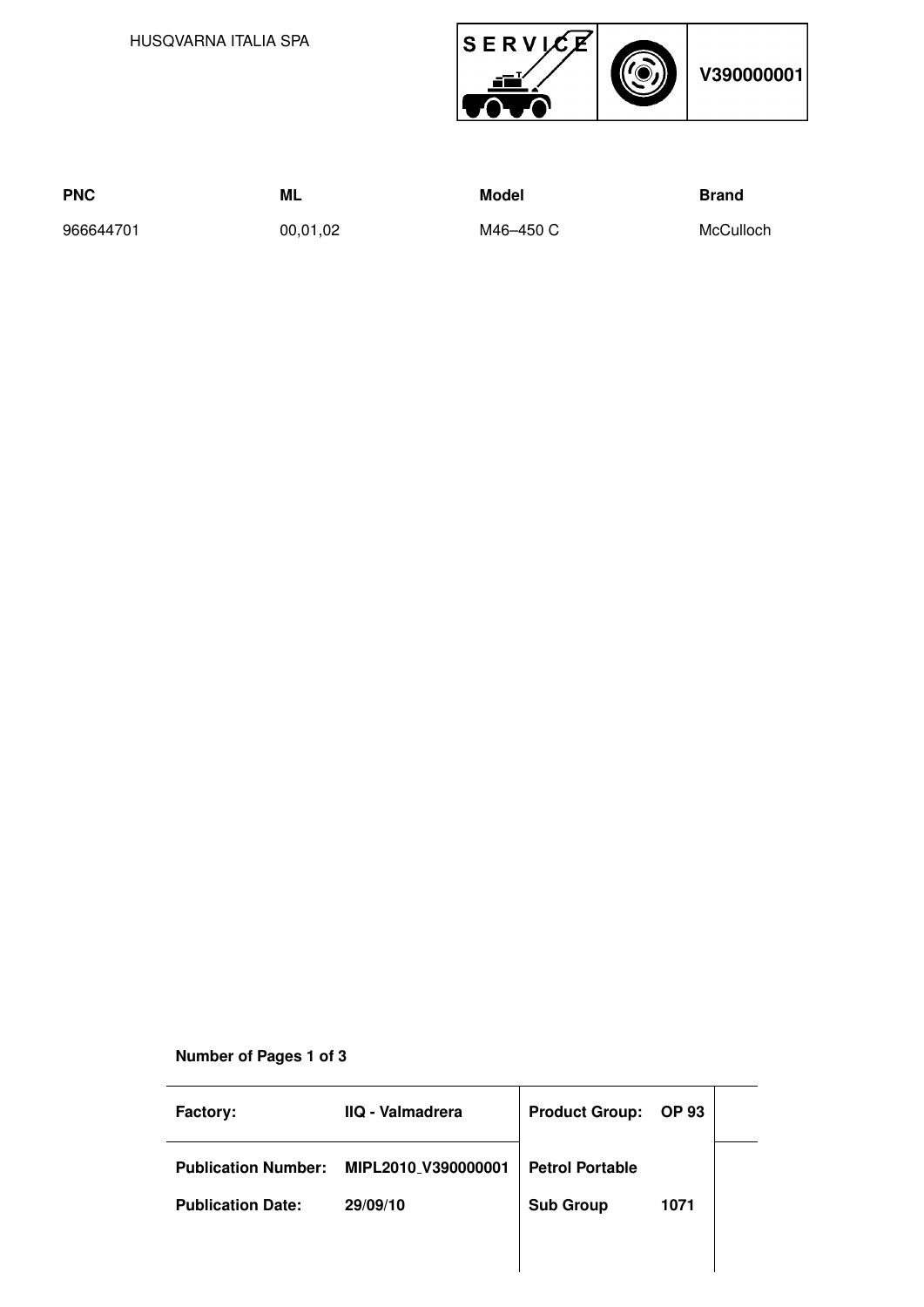## **HUSQVARNA ITALIA SPA**